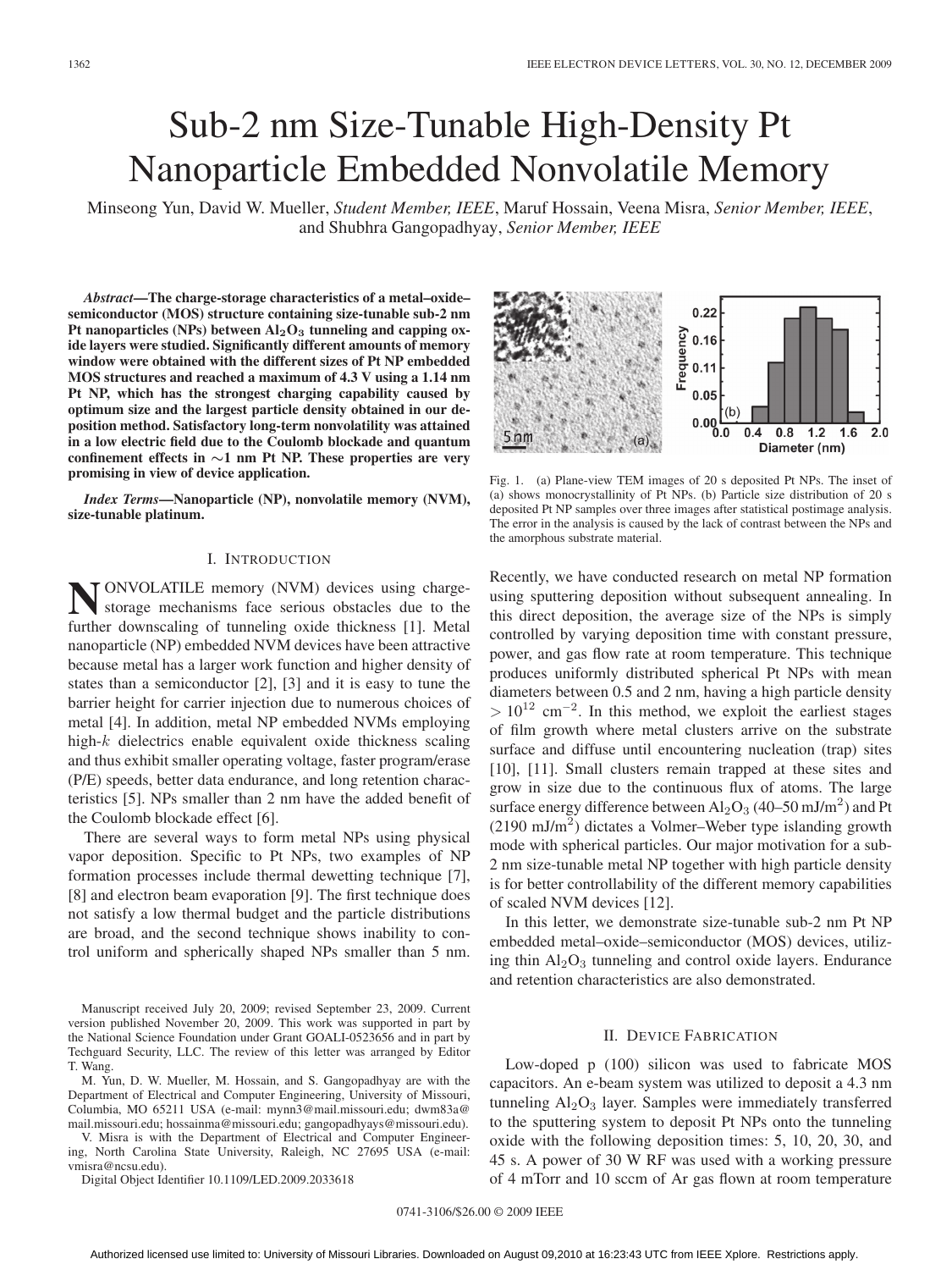TABLE I SUMMARY OF PLATINUM NPs AS A FUNCTION OF DEPOSITION TIME

| Deposition<br>time(s) | Nominal<br>thickness (nm) | Average<br>$size$ (nm) | Average particle<br>density ( $\times 10^{12}$ cm <sup>-2</sup> ) | Memory<br>window $(V)$ | Electron charge density<br>$(x 10^{12}$ cm <sup>-2</sup> ) | Number of<br>electrons per NP |
|-----------------------|---------------------------|------------------------|-------------------------------------------------------------------|------------------------|------------------------------------------------------------|-------------------------------|
|                       | $\sim 0.002$              | ~10.5                  | $~1 - 3$                                                          | 0.92                   |                                                            | $0.36 - 1.1$                  |
| 10                    | $\sim 0.011$              | $0.8 \pm 0.1$          | $3.95 \pm 1.08$                                                   | 2.03                   | 2.3                                                        | 0.58                          |
| 20                    | ~10.038                   | $1.14 \pm 0.07$        | $4.87 \pm 0.63$                                                   | 4.26                   | 4.7                                                        | 0.97                          |
| 30                    | $\sim 0.094$              | $.54\pm0.05$           | $4.9 \pm 0.85$                                                    | 3.78                   | 4.3                                                        | 0.77                          |
| 45                    | $\sim 0.200$              | $.98 \pm 0.02$         | $4.85 \pm 0.2$                                                    | .63                    | -9                                                         | 0.39                          |



Fig. 2. High-frequency (1 MHz) bidirectional  $C-V$  curves of (a) 0.8 and (b) 1.14 nm Pt NP embedded memory device under different sweeping gate voltages. The  $C-V$  curve of the control sample is shown in the inset of (a). The control and active devices have negligible hysteresis when uncharged, as shown in (open circles) the initial voltage sweep. The  $V_{FB}$  of this range is the initial  $V_{\text{FB}}$  and used for  $V_{\text{FB}}$  shift calculation. The left three branches represent hole charging states while the right three branches represent electron charging states.

[10]. Samples were again transferred to the e-beam for 14 nm  $Al_2O_3$  capping oxide deposition and subsequent *in situ*  $H_2$  gas annealing at 260 ◦C for 45 min. Finally, 250 nm Ti electrodes of  $4.42 \times 10^{-5}$  cm<sup>2</sup> were patterned using a shadow mask. A control sample without NPs was also prepared by the same process. Capacitance–voltage  $(C-V)$  measurements were performed using a Keithley 4200-SCS equipped with the 4200-CVU integrated C–V option. Data were taken with a voltage step of 0.1 V and a 30 mV ac signal at 1 MHz.

### III. RESULTS AND DISCUSSION

Fig. 1 shows the plane-view transmission electron microscopy (TEM) image (a) and size-distribution analysis (b) of 20 s deposited Pt NPs, whose average size and density are estimated as 1.14 nm and  $4.87 \times 10^{12}$  cm<sup>-2</sup>, respectively. The highresolution TEM image in the inset of Fig. 1(a) shows the monocrystalline structure of the Pt NP. Table I summarizes the nominal layer thickness, size, and density of Pt NPs according to the different deposition times.

Fig. 2(a) and (b) shows the  $C-V$  curves of 0.8- and 1.14 nm Pt NP embedded memory devices under different sweeping voltages. The inset of Fig. 2(a) shows that there is a negligible hysteresis in control sample under the same applied voltage. Thus, the  $V_{\text{FB}}$  shift of the active device is attributed to electron charging in Pt NP or at the interface between NP and  $Al_2O_3$ , not from the defects in  $Al_2O_3$  [13]. Counterclockwise hysteresis loops were observed, indicating electron injection from substrate to Pt NPs under positive voltage for the programming and hole injection under negative voltage for erasing by Fowler–Nordheim (F-N) tunneling [7]. It was also shown that VFB shift under different sweeping voltages gradually increased



Fig. 3.  $V_{\text{FB}}$  shift as a function of P/E voltages from  $C-V$  curves according to the different sizes of Pt NPs. (Light open and labeled) Negligible  $V_{\text{FB}}$  shift in the control samples is shown.

with a uniform increase of F-N injection and finally saturated over a certain value within the measurement range.

Interestingly, there was a remarkable difference of memory window between 0.8- and 1.14 nm Pt NP embedded samples. The  $V_{\text{FB}}$  shift as a function of P/E voltages according to the different size of Pt NPs is shown in Fig. 3. Initially, there was no memory effect in the control sample, but the  $V_{\text{FB}}$ shift increased gradually with increased size and density of Pt NPs. The memory window reached its maximum value of 4.3 V with the 1.14 nm Pt NP sample which has optimum size and maximum density of NP, resulting in the strongest charging capability among the samples. As the particle size increased, the memory window decreased due to a reduction in Coulomb charging energy [6]. However, the exact nature of the decreasing memory window is still not clear, and we are striving to find the reason using further experiments such as different speeds of P/E characteristics and single electron tunneling effect. This will be presented as a follow-up paper. Since the  $C-V$  curve between  $\pm 1$  V with no memory window is located approximately in the middle of the hysteresis loop for each device, the amount of electron storage in Fig. 3 will be half of the area of the hysteresis loop. By using the relationship  $N_t = (C_{\text{ox}} \Delta_{\text{FB}})/q$ , where  $N_t$  is the trapped charge,  $C_{\text{ox}}$  is the oxide capacitance density,  $\Delta_{\text{FB}}$  is the  $V_{\text{FB}}$  shift, and q is the elementary charge, we find that, for 1.14 nm Pt NPs with particle density (4.87 ×  $10^{12}$  cm<sup>-2</sup>) and electron charge density  $(4.7 \times 10^{12} \text{ cm}^{-2})$  after programming, each Pt NP serves one electron storage node due to the small ∼1 nm size of NP, which is truly a single electron memory device.

As shown in Fig. 4(a), the endurance characteristics of the 1.14 nm Pt NP embedded memory devices were observed for up